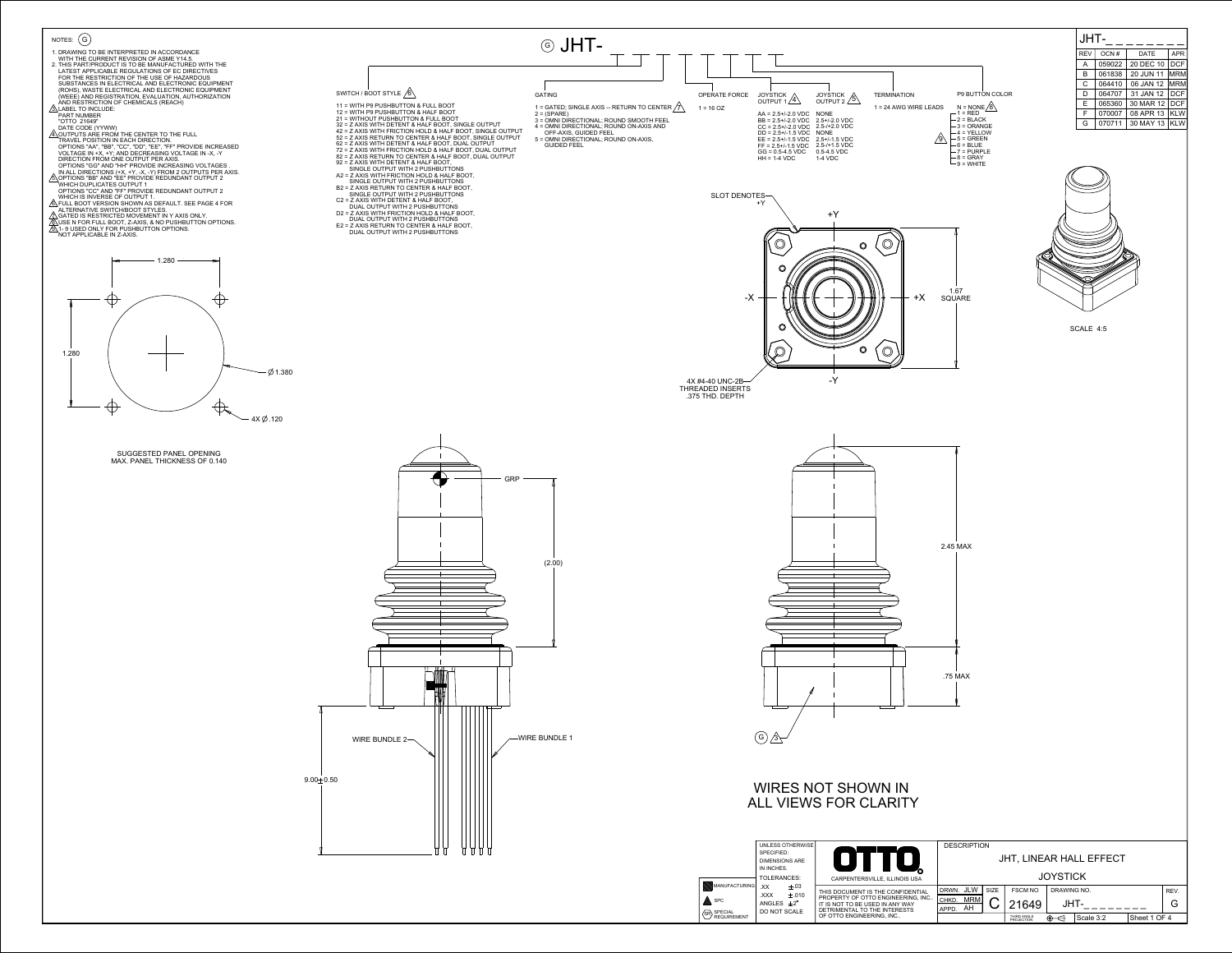|                                                                                                      | PRODUCT SPECIFICATIONS    |                              |                                    |                   |   |  |  |
|------------------------------------------------------------------------------------------------------|---------------------------|------------------------------|------------------------------------|-------------------|---|--|--|
| ELECTRICAL:                                                                                          |                           |                              |                                    |                   |   |  |  |
| RATED AT                                                                                             |                           |                              | <b>JOYSTICK</b>                    |                   |   |  |  |
| $Vcc = 5V$ @ 20 $^{\circ}$ C<br>$LOAD = 1ma(4.7K2)$                                                  | <b>UNITS</b>              | <b>MIN</b>                   | TYP                                | MAX               |   |  |  |
| <b>SUPPLY VOLTAGE</b><br>OUTPUT VOLTAGE TOLERANCE                                                    | <b>VDC</b>                | 4.50                         | 5.00                               | 5.50              |   |  |  |
| AT CENTER (SEE APPROPRIATE<br>GRAPH FOR OUTPUT VOLTAGES)                                             | <b>VDC</b><br>@5V Vcc     | -.25                         | N/A                                | $+.25$            |   |  |  |
| <b>OUTPUT VOLTAGE TOLERANCE</b><br>FULL TRAVEL (SEE APPROPRIATE<br><b>GRAPH FOR OUTPUT VOLTAGES)</b> | <b>VDC</b><br>@5V Vcc     | $-.25$                       | N/A                                | $+.25$            |   |  |  |
| SUPPLY CURRENT PER OUTPUT<br>B=0, Vcc=5V, 1o=0                                                       | mA                        | N/A                          | 10                                 | $12 \overline{ }$ |   |  |  |
| <b>OUTPUT IMPEDANCE</b>                                                                              | kΩ                        | N/A                          | 1.0                                | N/A               |   |  |  |
| <b>CIRCUIT</b>                                                                                       |                           |                              | P <sub>9</sub><br>SPST-NO-DB       |                   |   |  |  |
|                                                                                                      |                           |                              | JOYSTICK Z AXIS RETURN TO CENTER   |                   |   |  |  |
| RATED AT<br>$Vcc = 5V$ @ 20 $^{\circ}$ C<br>LOAD = 1ma (4.7K $\Omega$ )                              | <b>UNITS</b>              | <b>MIN</b>                   | TYP                                | MAX               |   |  |  |
| SUPPLY VOLTAGE                                                                                       | <b>VDC</b>                | 4.50                         | 5.00                               | 5.50              |   |  |  |
| OUTPUT 1+2 VOLTAGE. +Z. -Z<br>0° DEFLECTION                                                          | VDC @5V Vcc               | 2.25                         | 2.50                               | 2.75              |   |  |  |
| <b>OUTPUT 1+2 AT FULL TRAVEL</b><br>+Z DIRECTION                                                     | VDC @5V Vcc               | 4.25                         | 4.50                               | 4.55              |   |  |  |
| <b>OUTPUT 1+2 AT FULL TRAVEL</b><br>-Z DIRECTION                                                     | VDC @5V Vcc               | 0.45                         | 0.50                               | 0.75              |   |  |  |
| SUPPLY CURRENT (PER SENSOR)<br>B=0, Vcc=5V, 1o=0                                                     | mA                        | NA.                          | NA.                                | 10                |   |  |  |
| <b>OUTPUT</b><br>SOURCE CURRENT LIMIT<br>B=-X*, Vo=0                                                 | mA                        | $-1.0$                       | NA.                                | 1.0               |   |  |  |
|                                                                                                      |                           |                              | <b>JOYSTICK Z AXIS FRICTION</b>    |                   |   |  |  |
| RATED AT<br>$Vcc = 5V \text{ @ } 20^{\circ}$ C                                                       | <b>UNITS</b>              | <b>MIN</b>                   | <b>TYP</b>                         | <b>MAX</b>        |   |  |  |
| LOAD = 1ma (4.7K $\Omega$ )<br><b>SUPPLY VOLTAGE</b>                                                 | <b>VDC</b>                | 4.50                         | 5.00                               | 5.50              |   |  |  |
| <b>OUTPUT 1+2 AT FULL TRAVEL</b><br>+Z DIRECTION                                                     | VDC @5V Vcc               | 4.25                         | 4.50                               | 4.55              |   |  |  |
| OUTPUT 1+2 AT FULL TRAVEL                                                                            | VDC @5V Vcc               | 0.45                         | 0.50                               | 0.75              |   |  |  |
| -Z DIRECTION<br>SUPPLY CURRENT (PER SENSOR)<br>B=0, Vcc=5V, 1o=0                                     | mA                        | <b>NA</b>                    | <b>NA</b>                          | 10                |   |  |  |
| <b>OUTPUT</b><br>SOURCE CURRENT LIMIT                                                                | mA                        | $-1.0$                       | NA.                                | 1.0               |   |  |  |
| B=-X*, Vo=0                                                                                          |                           |                              | JOYSTICK Z AXIS 3 DETENT           |                   |   |  |  |
| RATED AT<br>$Vcc = 5V \text{ @ } 20^{\circ}$ C<br>$LOAD = 1ma(4.7K2)$                                | <b>UNITS</b>              | MIN                          | <b>TYP</b>                         | <b>MAX</b>        |   |  |  |
| SUPPLY VOLTAGE                                                                                       | <b>VDC</b>                | 4.50                         | 5.00                               | 5.50              |   |  |  |
| OUTPUT 1+2 VOLTAGE, +Z, -Z<br>0° DEFLECTION                                                          | VDC @5V Vcc               | 2.25                         | 2.50                               | 2.75              |   |  |  |
| <b>OUTPUT 1+2 AT FULL TRAVEL</b><br>+Z DIRECTION<br>OUTPUT 1+2 AT FULL TRAVEL                        | VDC @5V Vcc               | 4.25                         | 4.50                               | 4.55              |   |  |  |
| -Z DIRECTION<br>SUPPLY CURRENT (PER SENSOR)                                                          | VDC @5V Vcc               | 0.45                         | 0.50                               | 0.75              |   |  |  |
| B=0, Vcc=5V, 1o=0<br>OUTPUT                                                                          | mA                        | NA.                          | NA.                                | 10                |   |  |  |
| SOURCE CURRENT LIMIT<br>$B = -X^*$ , $V_0 = 0$                                                       | mA                        | -1.0                         | NA.                                | 1.0               |   |  |  |
| MECHANICAL:                                                                                          |                           |                              | <b>JOYSTICK</b>                    |                   |   |  |  |
| <b>MECHANICAL LIFE</b><br><b>ALL DIRECTIONS</b>                                                      |                           |                              | 5,000,000 CYCLES                   |                   |   |  |  |
| <b>TRAVEL ANGLE</b>                                                                                  | <b>DEGREES</b>            | 18                           | 20                                 | 22                |   |  |  |
| <b>OVER TRAVEL ANGLE</b>                                                                             | <b>DEGREES</b>            | 0.5                          | 1.0                                | 1.5               |   |  |  |
| <b>MAX ALLOWABLE RADIAL</b><br>FORCE (STYLES 11, 12, & 21) @ GRP                                     | <b>LBS</b>                | N/A                          | N/A                                | 50                |   |  |  |
| <b>MAX ALLOWABLE RADIAL</b><br>FORCE (ALL OTHER STYLES) @ GRP                                        | <b>LBS</b>                | N/A                          | N/A                                | 15                | G |  |  |
| <b>MECHANICAL LIFE</b>                                                                               |                           |                              | P <sub>9</sub><br>1,000,000 CYCLES |                   |   |  |  |
| OPERATING FORCE @ 20°C                                                                               | 0Z                        | 8                            | 12                                 | 16                |   |  |  |
|                                                                                                      |                           |                              | <b>KEYPAD</b>                      |                   |   |  |  |
| <b>MECHANICAL LIFE</b>                                                                               |                           |                              | 1,000,000 CYCLES                   |                   |   |  |  |
| OPERATIONAL FORCE                                                                                    | OZ                        | $\overline{2}$               | 4<br>Z AXIS                        | 6                 |   |  |  |
| <b>MECHANICAL LIFE</b>                                                                               |                           |                              | 1,000,000 CYCLES                   |                   |   |  |  |
| ALL DIRECTIONS<br><b>TRAVEL ANGLE (TOTAL)</b>                                                        | <b>DEGREES</b>            | 56                           | 60                                 | 64                |   |  |  |
| OPERATIONAL TORQUE<br>WITH DETENT                                                                    | IN-OZ                     | 10                           | 20                                 | 30                |   |  |  |
| OPERATIONAL TORQUE<br>WITH FRICTION HOLD                                                             | $IN-OZ$                   | $\mathbf{1}$                 | 4                                  | $\overline{7}$    |   |  |  |
| <b>OPERATIONAL TORQUE</b><br>RETURN TO CENTER                                                        | IN-OZ                     | 8                            | 16                                 | 24                |   |  |  |
| MAXIMUM ALLOWABLE<br>ROTATIONAL TORQUE                                                               | <b>IN-LBS</b>             | N/A                          | N/A                                | 15                |   |  |  |
| ENVIRONMENTAL:<br>OPERATING TEMPERATURE                                                              | °C                        | -40                          | 20                                 | 85                |   |  |  |
|                                                                                                      |                           |                              | <b>KEYPAD</b>                      |                   |   |  |  |
| ELECTRONICS SEAL INTEGRITY                                                                           | <b>WATERTIGHT TO IP65</b> |                              | <b>JOYSTICK</b>                    |                   |   |  |  |
| ELECTRONICS SEAL INTEGRITY                                                                           |                           | WATERTIGHT TO IP68S, 1 METER |                                    |                   |   |  |  |
| EMI/RFI WITHSTAND                                                                                    | <b>PER SAE J1113</b>      | CONTACT FACTORY FOR DETAILS  |                                    |                   |   |  |  |
| <b>MATERIAL:</b><br><b>HOUSING</b>                                                                   | THERMOPLASTIC, BLACK      |                              |                                    |                   |   |  |  |
| <b>BELLOWS</b>                                                                                       | SILICONE, BLACK           |                              |                                    |                   |   |  |  |
| HARDWARE                                                                                             | NOT PROVIDED              |                              |                                    |                   |   |  |  |



GRAY (P9 SW) <u>. . . . . . . . . . . .</u> PUSHBUTTON SCHEMATIC (WIRE BUNDLE 2)

ALL WIRES ARE NOT PRESENT IN ALL CONFIGURATIONS

KEYPAD SCHEMATIC



(WIRE BUNDLE 2) ALL WIRES ARE NOT PRESENT IN ALL CONFIGURATIONS

| UNLESS OTHERWISE SPECIFIED                                                        | <b>TOLERANCES</b>                                                | <b>THIS DOCUMENT IS THE CONFIDENTIAL</b>                                                                               | JLW<br>DRWN.                               | <b>SIZE</b> | <b>FSCM NO</b>            | <b>IDRAWING NO.</b> |           |              | <sup>1</sup> REV. |
|-----------------------------------------------------------------------------------|------------------------------------------------------------------|------------------------------------------------------------------------------------------------------------------------|--------------------------------------------|-------------|---------------------------|---------------------|-----------|--------------|-------------------|
| DIMENSIONS ARE IN INCHES.<br>TOLERANCES ARE AS LISTED.<br>MUST BE FREE FROM BURRS | .XX<br>$\pm .03$<br>.XXX<br>$\pm .010$<br>ANGLES $\pm 2^{\circ}$ | <b>I PROPERTY OF OTTO ENGINEERING. INC</b><br>LIT IS NOT TO BE USED IN ANY WAY<br><b>IDETRIMENTAL TO THE INTERESTS</b> | <b>MRM</b><br>I CHKD.<br>ΑH<br><b>APPD</b> |             | 21649                     | JHT                 |           |              |                   |
| AND SHARP EDGES                                                                   |                                                                  | <sup>I</sup> DO NOT SCALE DRAWING OF OTTO ENGINEERING, INC                                                             |                                            |             | THIRD ANGLE<br>PROJECTION |                     | Scale 1:1 | Sheet 2 OF 4 |                   |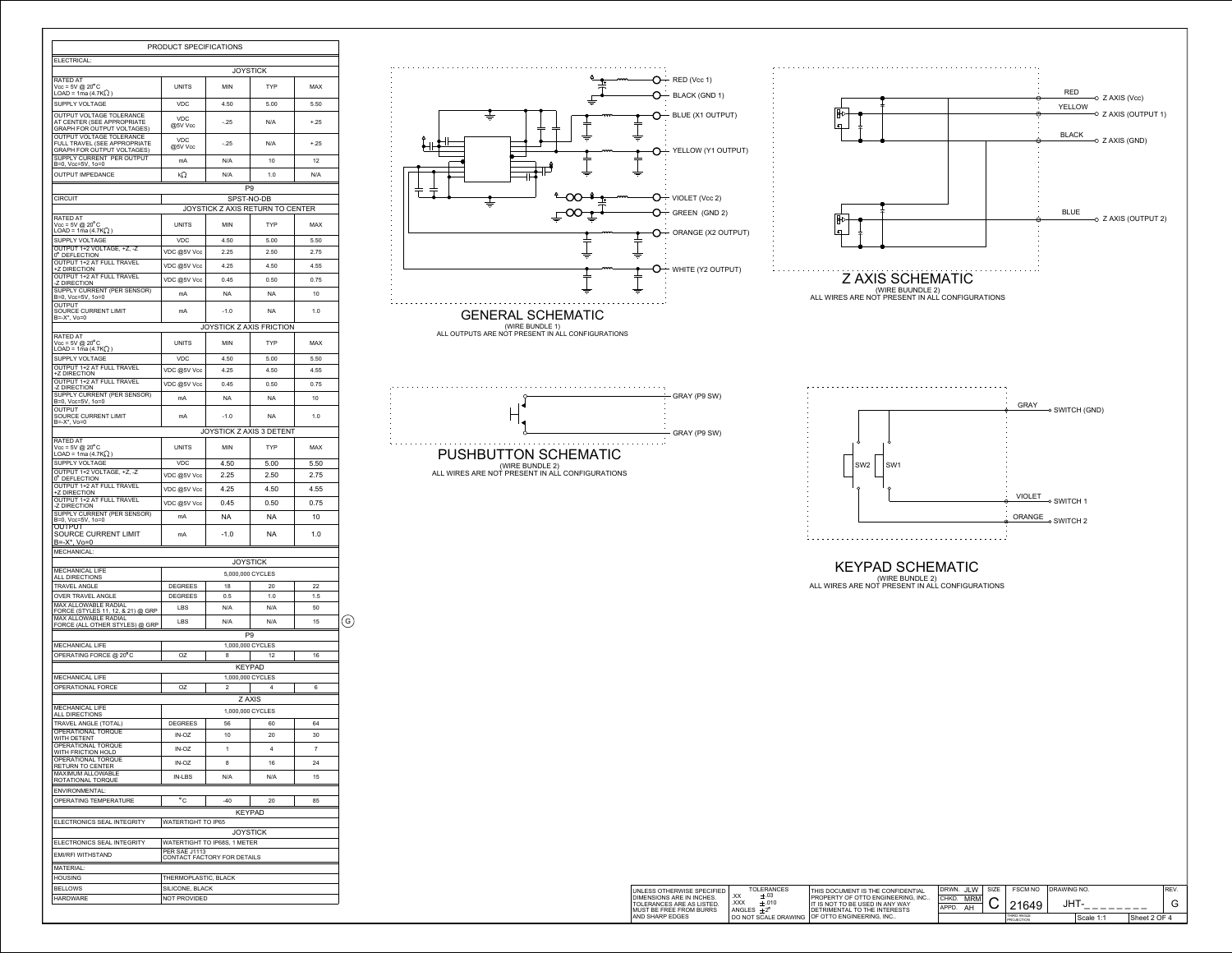

**OUTPUT1** 

........... OUTPUT2

. . . . . . . . . . . . . OUTPUT2

OUTPUT1

DIMENSIONS ARE IN INCHES. TOLERANCES ARE AS LISTED. MUST BE FREE FROM BURRS AND SHARP EDGES

| 1.50                                                                              |                                         |                                                                                                      |                                 |                |             |      |
|-----------------------------------------------------------------------------------|-----------------------------------------|------------------------------------------------------------------------------------------------------|---------------------------------|----------------|-------------|------|
| المستمرات والمستمرات والمستحد<br>0.50                                             |                                         |                                                                                                      |                                 |                |             |      |
| 20<br>16                                                                          |                                         |                                                                                                      |                                 |                |             |      |
| <b>+Y TRAVEL</b>                                                                  |                                         |                                                                                                      |                                 |                |             |      |
|                                                                                   |                                         |                                                                                                      |                                 |                |             |      |
|                                                                                   |                                         |                                                                                                      |                                 |                |             |      |
| UNLESS OTHERWISE SPECIFIED                                                        | <b>TOLERANCES</b><br>.XX<br>$\pm .03$   | THIS DOCUMENT IS THE CONFIDENTIAL                                                                    | DRWN. JLW<br>SIZE               | <b>FSCM NO</b> | DRAWING NO. | REV. |
| DIMENSIONS ARE IN INCHES.<br>TOLERANCES ARE AS LISTED.<br>MUST BE FREE FROM BURRS | XXX.<br>±.010<br>ANGLES $\pm 2^{\circ}$ | PROPERTY OF OTTO ENGINEERING, INC<br>IT IS NOT TO BE USED IN ANY WAY<br>DETRIMENTAL TO THE INTERESTS | <b>MRM</b><br>CHKD.<br>APPD. AH | 21649          | JHT-        | G    |
|                                                                                   |                                         |                                                                                                      |                                 |                |             |      |

WT. THIRD ANGLE

 $\vert$ Scale 1:1  $\vert$ Sheet 3 OF 4

DO NOT SCALE DRAWING OF OTTO ENGINEERING, INC..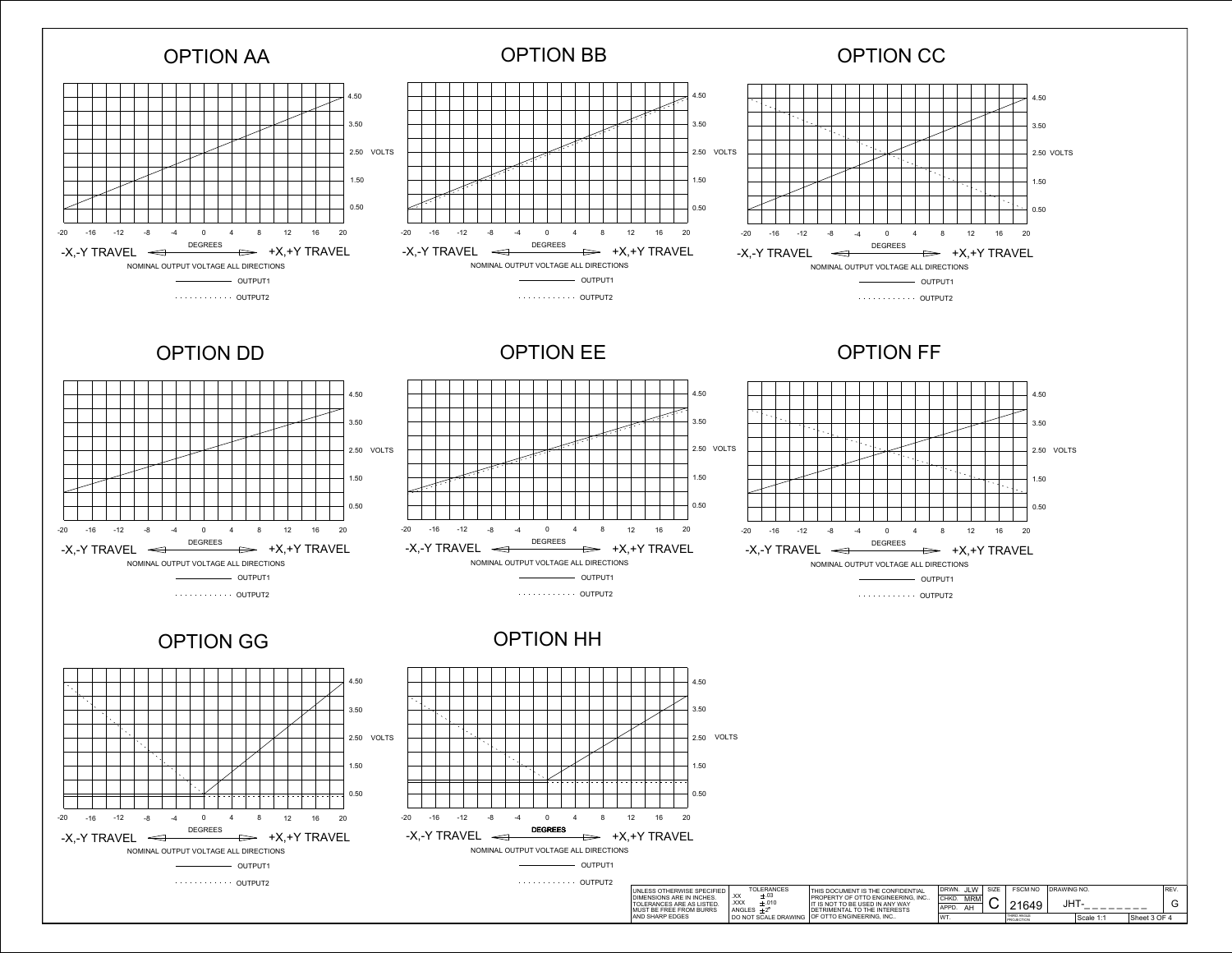



HALF BOOT FULL BOOT THE EXAMPLE AND THE EXAMPLE BOOT





| SPECIFIED                | <b>TOLERANCES</b><br>$\vee\vee$                        | THIS DOCUMENT IS THE CONFIDENTIAL                                                                          | DRWN.          | JLW       | <b>SIZE</b> | <b>FSCM NO</b><br><b>IDRAWING NO.</b> |  |           |              | ' REV |
|--------------------------|--------------------------------------------------------|------------------------------------------------------------------------------------------------------------|----------------|-----------|-------------|---------------------------------------|--|-----------|--------------|-------|
| ICHES<br>LISTED<br>BURRS | $\pm .03$<br>⌒⌒<br>XXX<br>±.010<br>ANGLES $+2^{\circ}$ | I PROPERTY OF OTTO ENGINEERING. INC<br>l IT IS NOT TO BE USED IN ANY WAY<br>I DETRIMENTAL TO THE INTERESTS | CHKD.<br>APPD. | MRM<br>AH |             | 21649                                 |  |           |              |       |
|                          |                                                        | I DO NOT SCALE DRAWING OF OTTO ENGINEERING, INC                                                            |                |           |             | THIRD ANGLE<br><b>PROJECTION</b>      |  | Scale 1:1 | Sheet 4 OF 4 |       |

SWITCH / STYLE BOOT CONFIGURATION









## Z AXIS WITH PUSHBUTTONS